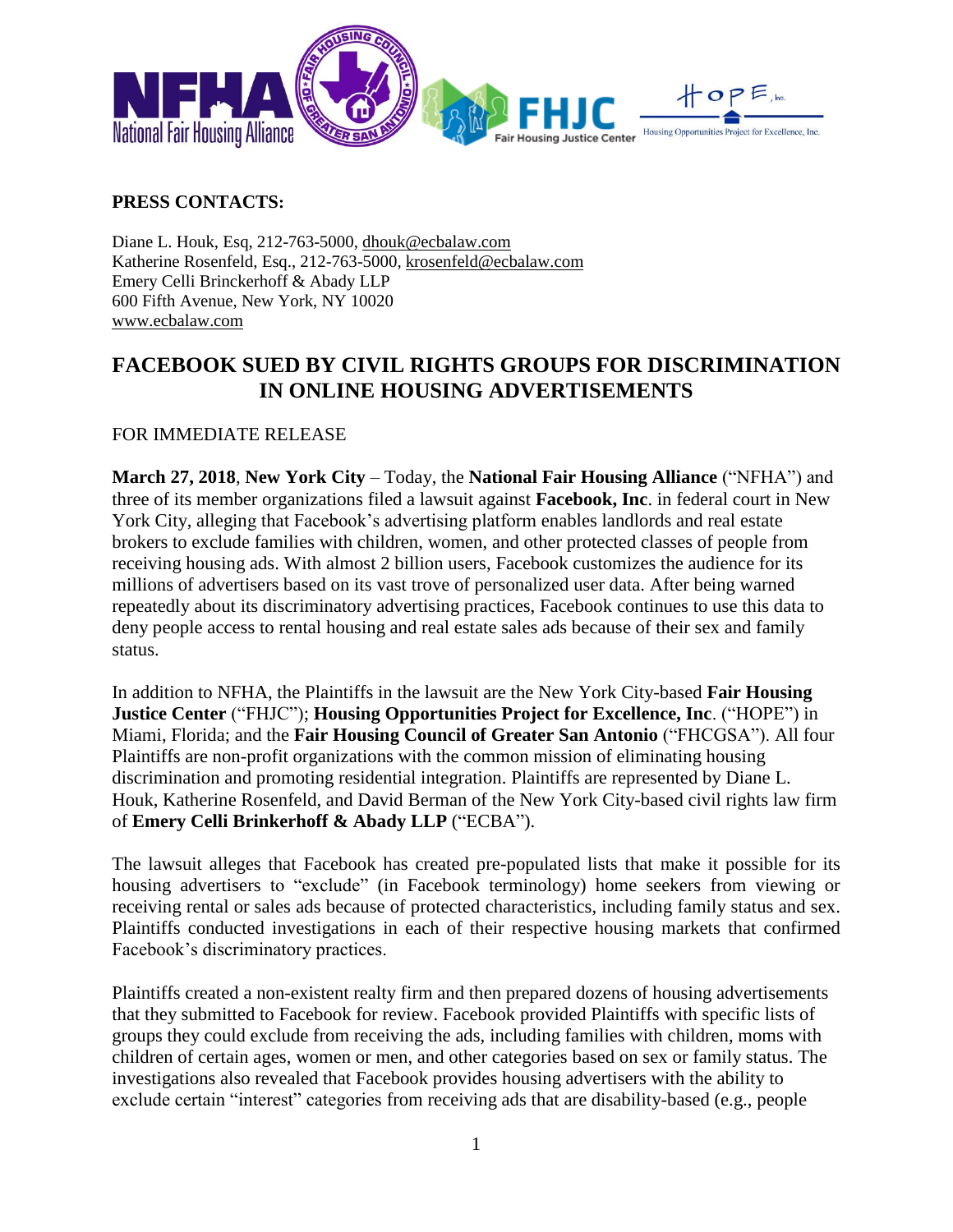who are interested in disabled veterans or disabled parking permits) or national origin-based (e.g., people who are interested in English as a second language). Starting in 2016, an investigation by the news organization ProPublica found that Facebook's ad platform permitted advertisers for a variety of goods and services, including housing, to exclude African Americans, Latinos, and Asian Americans from receiving ads. As the Complaint explains, while Facebook has recently removed some of these options, it continues to violate fair housing laws that prohibit discrimination in other ways.

Exhibits attached to the Complaint show screenshots of many of the discriminatory exclusions that are currently available to housing advertisers. A copy of the Complaint is available at [http://nationalfairhousing.org/facebook-complaint/.](http://nationalfairhousing.org/facebook-complaint/)

"Amid growing public concern in the past weeks that Facebook has mishandled users' data, our investigation shows that Facebook also allows and even encourages its paid advertisers to discriminate using its vast trove of personal data," said **Lisa Rice**, NFHA's President and CEO. "Facebook's use and abuse of user data for discriminatory purposes needs to stop. It is already a challenge for women, families with children, people with disabilities and other under-served groups to find housing. Facebook's platform that excludes these consumers from ever seeing certain ads to rent or buy housing must be changed immediately. Facebook ought to be opening doors to housing opportunities instead of closing them," Rice added.

FHJC's Executive Director **Fred Freiberg** stated, "Facebook enables a real estate company or landlord to discriminate by selectively targeting housing advertisements to exclude specific populations." Freiberg added, "Facebook's platform is the virtual equivalent of posting a for-rent sign that says *No Families with Young Kids* or *No Women*, but it does so in an insidious and stealth manner so that people have no clue they have been excluded on the basis of family status or sex."

"The illegal exclusion of women and children from housing opportunities should never be an option," said **Keenya Robertson**, President and CEO of HOPE, Inc. "Such an option should not only trigger one's sense of right and wrong, but simply offend one's common sense."

"This year is the 50th anniversary of the Fair Housing Act, the final great legislative achievement of the civil rights era," said **Sandra Tamez**, FHCGSA's Executive Director. "We are still fighting to increase housing opportunities for historically excluded groups such as women with children and persons of color, and to end the discrimination in advertising that persists today, albeit in new forms on Facebook and other online platforms."

"Facebook has known for years that its advertising platform violates civil rights laws, but it has refused to change its ways on a voluntary basis," said **Diane L. Houk**, one of Plaintiffs' attorneys. "Facebook is not above the law and must answer these civil rights claims in court."

"Facebook announced this year that its new mission is to bring the world closer together, but this remains empty corporate jargon as long as Facebook discriminates in its ad platform," said **Katherine Rosenfeld**, another of Plaintiffs' attorneys. "If Facebook truly wants to bring the world closer together, it could start tomorrow by giving female-headed families with children equal access to Facebook advertisements for apartment rentals."